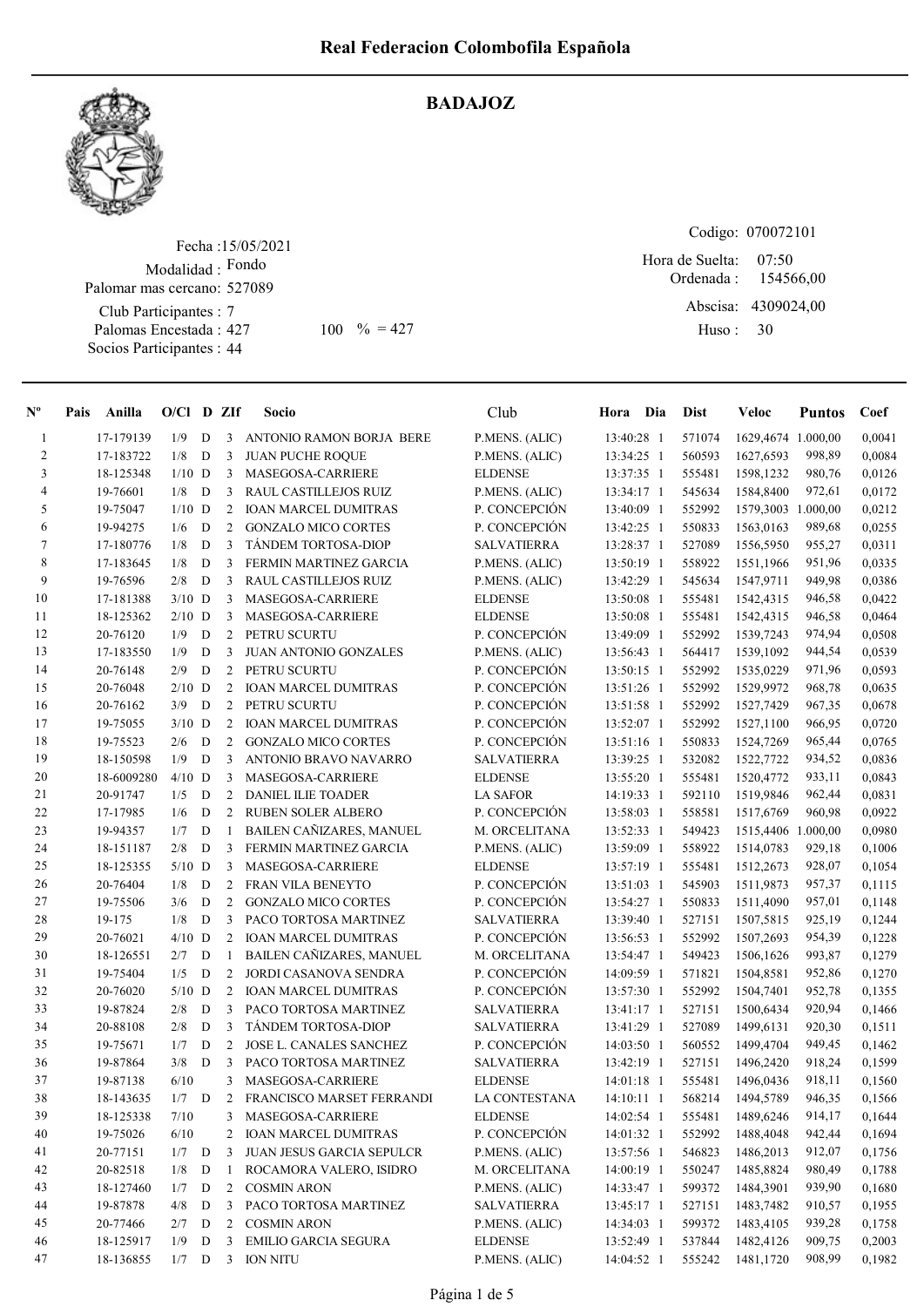|             | BADAJOZ 070072101 15/05/2021 |                       |              |                  |                |                                                          |                                      |                                           |                  |                        |                  |                  |
|-------------|------------------------------|-----------------------|--------------|------------------|----------------|----------------------------------------------------------|--------------------------------------|-------------------------------------------|------------------|------------------------|------------------|------------------|
| $N^{\circ}$ | Pais                         | Anilla                | $O/C1$ D ZIf |                  |                | <b>Socio</b>                                             | Club                                 | Hora Dia                                  | <b>Dist</b>      | <b>Veloc</b>           | <b>Puntos</b>    | Coef             |
| 48          |                              | 19-94052              | 1/8          | D                | $\mathbf{1}$   | <b>CAMELIA CRUCITA</b>                                   | M. ORCELITANA                        | 14:04:07 1                                | 551722           | 1474,7325              | 973,13           | 0,2037           |
| 49          |                              | 19-75530              | 4/6          | D                | 2              | <b>GONZALO MICO CORTES</b>                               | P. CONCEPCIÓN                        | 14:03:50 1                                | 550833           | 1473,4721              | 932,99           | 0,2083           |
| 50          |                              | 19-87881              | 5/8          | D                | 3              | PACO TORTOSA MARTINEZ                                    | <b>SALVATIERRA</b>                   | 13:48:01 1                                | 527151           | 1472,4203              | 903,62           | 0,2221           |
| 51          |                              | 19-94293              | 3/7          | D                | 1              | BAILEN CAÑIZARES, MANUEL                                 | M. ORCELITANA                        | 14:03:45 1                                | 549423           | 1470,0281              | 970,03           | 0,2174           |
| 52          |                              | 19-76403              | 2/7          | D                | 3              | <b>ION NITU</b>                                          | P.MENS. (ALIC)                       | 14:09:33 1                                | 555242           | 1462,8955              | 897,77           | 0,2193           |
| 53          |                              | 17-180153             | 2/7          | D                | $\overline{c}$ | JOSE L. CANALES SANCHEZ                                  | P. CONCEPCIÓN                        | 14:14:01 1                                | 560552           | 1459,7075              | 924,27           | 0,2214           |
| 54          |                              | 19-76477              | 1/8          | D                | 3              | PEDRO ALBALADEJO PERAL                                   | P.MENS. (ALIC)                       | 14:07:19 1                                | 549836           | 1457,2269              | 894,29           | 0,2300           |
| 55<br>56    |                              | 18-136830<br>19-87886 | 3/7<br>3/8   | D<br>D           | 3<br>3         | <b>ION NITU</b><br>TÁNDEM TORTOSA-DIOP                   | P.MENS. (ALIC)<br><b>SALVATIERRA</b> | 14:11:46 1<br>13:52:38 1                  | 555242<br>527089 | 1454,4015<br>1453,5040 | 892,56<br>892,01 | 0,2320<br>0,2488 |
| 57          |                              | 19-75385              | 6/8          |                  | 3              | PACO TORTOSA MARTINEZ                                    | <b>SALVATIERRA</b>                   | 13:52:48 1                                | 527151           | 1453,0072              | 891,70           | 0,2532           |
| 58          |                              | 17-181456             | 1/7          | D                | 3              | <b>JOSE Mª MIRETE</b>                                    | <b>ELDENSE</b>                       | 14:19:01 1                                | 562056           | 1444,8121              | 886,67           | 0,2417           |
| 59          |                              | 20-76046              | 7/10         |                  | 2              | <b>IOAN MARCEL DUMITRAS</b>                              | P. CONCEPCIÓN                        | 14:13:06 1                                | 552992           | 1443,4665              | 913,99           | 0,2499           |
| 60          |                              | 20-76124              | 4/9          | D                | $\overline{c}$ | PETRU SCURTU                                             | P. CONCEPCIÓN                        | $14:13:08$ 1                              | 552992           | 1443,3409              | 913,91           | 0,2541           |
| 61          |                              | 17-171264             | 1/7          | D                | 1              | <b>JONH MOSS</b>                                         | M. ORCELITANA                        | 14:07:17 1                                | 544115           | 1442,1920              | 951,66           | 0,2625           |
| 62          |                              | 18-150993             | 4/8          | D                | 3              | TÁNDEM TORTOSA-DIOP                                      | <b>SALVATIERRA</b>                   | 13:55:54 1                                | 527089           | 1440,5275              | 884,04           | 0,2755           |
| 63          |                              | 19-76026              | 3/8          | ${\bf D}$        | 3              | FERMIN MARTINEZ GARCIA                                   | P.MENS. (ALIC)                       | 14:18:58 1                                | 558922           | 1436,9406              | 881,84           | 0,2640           |
| 64          |                              | 19-76714              | 2/9          | D                | 3              | ANTONIO RAMON BORJA BERE                                 | P.MENS. (ALIC)                       | 14:27:53 1                                | 571074           | 1435,2800              | 880,82           | 0,2625           |
| 65          |                              | 18-127244             | 2/8          | D                | $\mathbf{1}$   | <b>CAMELIA CRUCITA</b>                                   | M. ORCELITANA                        | 14:14:27 1                                | 551722           | 1435,0943              | 946,98           | 0,2759           |
| 66          |                              | 17-181445             | 2/7          | D                | 3              | <b>JOSE Mª MIRETE</b>                                    | <b>ELDENSE</b>                       | 14:23:45 1                                | 562056           | 1427,4438              | 876,01           | 0,2750           |
| 67          |                              | 20-91730              | 2/5          | D                | 2              | DANIEL ILIE TOADER                                       | <b>LA SAFOR</b>                      | 14:45:03 1                                | 592110           | 1426,5992              | 903,31           | 0,2650           |
| 68          |                              | 18-151084             | 2/8          | D                | 3<br>3         | <b>JUAN PUCHE ROQUE</b><br><b>JOSE A. GARCIA PASCUAL</b> | P.MENS. (ALIC)                       | 14:23:32 1                                | 560593           | 1424,5121              | 874,21           | 0,2841           |
| 69<br>70    |                              | 19-87327<br>19-60118  | 1/9<br>3/9   | D<br>D           | 3              | ANTONIO RAMON BORJA BERE                                 | <b>ELDENSE</b><br>P.MENS. (ALIC)     | 14:15:42 1<br>14:32:24 1                  | 548186<br>571074 | 1421,2756<br>1419,1700 | 872,23<br>870,94 | 0,2948<br>0,2871 |
| 71          |                              | 17-180223             | 3/7          | D                | $\overline{c}$ | JOSE L. CANALES SANCHEZ                                  | P. CONCEPCIÓN                        | 14:26:14 1                                | 560552           | 1414,7018              | 895,77           | 0,2966           |
| 72          |                              | 18-134673             | 3/8          | D                | 3              | RAUL CASTILLEJOS RUIZ                                    | P.MENS. (ALIC)                       | $14:18:15$ 1                              | 545634           | 1405,3677              | 862,47           | 0,3090           |
| 73          |                              | 18-126560             | 4/7          | D                | 1              | <b>BAILEN CAÑIZARES, MANUEL</b>                          | M. ORCELITANA                        | 14:21:03 1                                | 549423           | 1404,9942              | 927,11           | 0,3112           |
| 74          |                              | 18-125865             | 2/9          | D                | 3              | <b>EMILIO GARCIA SEGURA</b>                              | <b>ELDENSE</b>                       | 14:13:27 1                                | 537844           | 1402,6444              | 860,79           | 0,3222           |
| 75          |                              | 17-181867             | 3/9          | D                | 3              | <b>EMILIO GARCIA SEGURA</b>                              | <b>ELDENSE</b>                       | 14:13:54 1                                | 537844           | 1401,0003              | 859,79           | 0,3266           |
| 76          |                              | 20-76039              | 8/10         |                  | 2              | <b>IOAN MARCEL DUMITRAS</b>                              | P. CONCEPCIÓN                        | 14:24:58 1                                | 552992           | 1400,0979              | 886,53           | 0,3219           |
| 77          |                              | 19-76004              | 4/8          | D                | 3              | FERMIN MARTINEZ GARCIA                                   | P.MENS. (ALIC)                       | 14:29:42 1                                | 558922           | 1398,3538              | 858,16           | 0,3226           |
| 78          |                              | 17-182221             | 2/8          | D                | 3              | PEDRO ALBALADEJO PERAL                                   | P.MENS. (ALIC)                       | 14:23:22 1                                | 549836           | 1397,7697              | 857,80           | 0,3322           |
| 79          |                              | 19-76616              | 4/8          | D                | 3              | RAUL CASTILLEJOS RUIZ                                    | P.MENS. (ALIC)                       | 14:20:41 1                                | 545634           | 1396,6145              | 857,09           | 0,3391           |
| 80          |                              | 19-94543              | 2/7          | D                | $\overline{c}$ | FRANCISCO MARSET FERRANDI                                | LA CONTESTANA                        | 14:36:58 1                                | 568214           | 1396,2175              | 884,07           | 0,3297           |
| 81          |                              | 18-125890             | 4/9          | D                | 3              | <b>EMILIO GARCIA SEGURA</b>                              | <b>ELDENSE</b>                       | 14:15:14 1                                | 537844           | 1396,1513              | 856,81           | 0,3527           |
| 82          |                              | 17-181137             | 5/9          | D                | 3              | <b>EMILIO GARCIA SEGURA</b>                              | <b>ELDENSE</b>                       | 14:15:19 1                                | 537844           | 1395,8493              | 856,62           | 0,3571           |
| 83          |                              | 18-134160             | 1/8          | D                |                | 2 ALEJANDRO SANTAMARIA RIBE<br>3/8 D 3 JUAN PUCHE ROQUE  | P. CONCEPCIÓN                        | 14:32:40 1<br>14:32:24 1 560593 1393,1238 | 560969           | 1393,1349              | 882,12           | 0,3465           |
| 84<br>85    |                              | 18-151071<br>19-87350 | 2/9          | D                | 3              | <b>JOSE A. GARCIA PASCUAL</b>                            | P.MENS. (ALIC)<br><b>ELDENSE</b>     | 14:23:46 1                                | 548186           | 1392,1595              | 854,95<br>854,36 | 0,3509<br>0,3631 |
| 86          |                              | 20-76586              | 2/5          | D                | $\overline{2}$ | JORDI CASANOVA SENDRA                                    | P. CONCEPCIÓN                        | 14:40:56 1                                | 571821           | 1391,5177              | 881,09           | 0,3522           |
| 87          |                              | 19-93232              | 1/9          | $\mathbf D$      | 1              | BERNABEU BELMONTE, FRANCI                                | M. ORCELITANA                        | 14:17:32 1                                | 538977           | 1390,7887              | 917,74           | 0,3780           |
| 88          |                              | 19-76518              | 2/7          | D                | 3              | JUAN JESUS GARCIA SEPULCR                                | P.MENS. (ALIC)                       | 14:25:03 1                                | 546823           | 1384,1868              | 849,47           | 0,3769           |
| 89          |                              | 15-208681             | 2/9          | D                | 1              | BERNABEU BELMONTE, FRANCI                                | M. ORCELITANA                        | 14:19:58 1                                | 538977           | 1382,1104              | 912,01           | 0,3867           |
| 90          |                              | 17-183214             | 4/8          | D                | 3              | <b>JUAN PUCHE ROQUE</b>                                  | P.MENS. (ALIC)                       | 14:35:39 1                                | 560593           | 1381,9623              | 848,10           | 0,3760           |
| 91          |                              | 20-77794              | 1/9          | D                | 3              | JUAN ALONSO PEREZ                                        | P.MENS. (ALIC)                       | 14:27:36 1                                | 549087           | 1381,0035              | 847,51           | 0,3881           |
| 92          |                              | 18-136556             | 3/8          | D                | 3              | PEDRO ALBALADEJO PERAL                                   | P.MENS. (ALIC)                       | 14:29:12 1                                | 549836           | 1377,3447              | 845,27           | 0,3919           |
| 93          |                              | 15-201862             | 3/9          | $\mathbf D$      | 1              | BERNABEU BELMONTE, FRANCI                                | M. ORCELITANA                        | 14:21:24 1                                | 538977           | 1377,0491              | 908,67           | 0,4041           |
| 94          |                              | 19-94438              | 2/8          | D                | 1              | ROCAMORA VALERO, ISIDRO                                  | M. ORCELITANA                        | 14:30:16 1                                | 550247           | 1374,7010              | 907,12           | 0,4001           |
| 95          |                              | 17-183755             | 5/8          | $\mathbf D$      | 3              | <b>JUAN PUCHE ROQUE</b>                                  | P.MENS. (ALIC)                       | 14:38:34 1                                | 560593           | 1372,0968              | 842,05           | 0,3969           |
| 96<br>97    |                              | 18-125883             | 6/9<br>3/7   |                  | 3<br>3         | <b>EMILIO GARCIA SEGURA</b><br><b>JOSE Mª MIRETE</b>     | <b>ELDENSE</b>                       | 14:22:24 1                                | 537844           | 1370,6524              | 841,16           | 0,4180           |
| 98          |                              | 17-181462<br>19-76733 | 4/9          | $\mathbf D$<br>D | 3              | ANTONIO RAMON BORJA BERE                                 | <b>ELDENSE</b><br>P.MENS. (ALIC)     | 14:41:37 1<br>14:48:31 1                  | 562056<br>571074 | 1365,4841<br>1364,5191 | 837,99<br>837,40 | 0,4042<br>0,4019 |
| 99          |                              | 20-77789              | 2/9          | ${\bf D}$        | 3              | JUAN ALONSO PEREZ                                        | P.MENS. (ALIC)                       | 14:33:50 1                                | 549087           | 1359,6872              | 834,43           | 0,4222           |
| 100         |                              | 17-181104             | 7/9          |                  | 3              | <b>EMILIO GARCIA SEGURA</b>                              | <b>ELDENSE</b>                       | 14:27:32 1                                | 537844           | 1352,9532              | 830,30           | 0,4354           |
| 101         |                              | 18-151144             | 2/9          | D                | 3              | JUAN ANTONIO GONZALES                                    | P.MENS. (ALIC)                       | 14:48:03 1                                | 564417           | 1350,1184              | 828,56           | 0,4191           |
| 102         |                              | 18-140252             | 1/8          | D                | $\overline{c}$ | ANDRÉS MORAGUES APARISI                                  | <b>LA SAFOR</b>                      | 15:06:47 1                                | 589140           | 1348,8152              | 854,05           | 0,4055           |
| 103         |                              | 18-126412             | 5/7          | D                |                | BAILEN CAÑIZARES, MANUEL                                 | M. ORCELITANA                        | 14:37:53 1                                | 549423           | 1347,0102              | 888,85           | 0,4390           |
| 104         |                              | 18-127077             | 2/7          | D                | 1              | <b>JONH MOSS</b>                                         | M. ORCELITANA                        | 14:34:01 1                                | 544115           | 1346,7637              | 888,69           | 0,4476           |
| 105         |                              | 19-76555              | 3/7          | D                | 3              | JUAN JESUS GARCIA SEPULCR                                | P.MENS. (ALIC)                       | 14:36:26 1                                | 546823           | 1345,4187              | 825,68           | 0,4497           |
| 106         |                              | 18-136504             | 1/8          | $\mathbf D$      | 3              | <b>MIGUEL ESPI</b>                                       | P.MENS. (ALIC)                       | 14:51:39 1                                | 566693           | 1343,9891              | 824,80           | 0,4381           |
| 107         |                              | 20-76848              | 3/5          | D                | $\overline{c}$ | JORDI CASANOVA SENDRA                                    | P. CONCEPCIÓN                        | 14:56:36 1                                | 571821           | 1340,4149              | 848,73           | 0,4382           |
| 108         |                              | 19-75907              | 2/8          | D                | 2              | ALEJANDRO SANTAMARIA RIBE                                | P. CONCEPCIÓN                        | 14:50:45 1                                | 560969           | 1333,2597              | 844,20           | 0,4509           |
| 109         |                              | 19-282952             | 3/7          | D                | $\overline{2}$ | <b>COSMIN ARON</b>                                       | P.MENS. (ALIC)                       | 15:19:53 1                                | 599372           | 1332,2832              | 843,59           | 0,4259           |
| 110         |                              | 20-82657<br>19-94227  | 1/4          | D                | 1<br>1         | BELFASSI, MOHAMED<br>BAILEN CAÑIZARES, MANUEL            | M. ORCELITANA<br>M. ORCELITANA       | 14:45:07 1<br>14:44:07 1                  | 552872<br>549423 | 1331,8473<br>1326,7348 | 878,85           | 0,4660           |
| 111<br>112  |                              | 20-82610              | 6/7<br>2/4   | D                | 1              | BELFASSI, MOHAMED                                        | M. ORCELITANA                        | 14:48:00 1                                | 552872           | 1322,6603              | 875,47<br>872,78 | 0,4731<br>0,4744 |
| 113         |                              | 19-98322              | 3/8          | D                | 2              | ALEJANDRO SANTAMARIA RIBE                                | P. CONCEPCIÓN                        | 14:57:22 1                                | 560969           | 1312,6176              | 831,13           | 0,4717           |
| 114         |                              | 18-126851             | $1/9$ D      |                  | - 1            | <b>GARCIA ALBERO, FRANCISCO</b>                          | M. ORCELITANA                        | 14:38:07 1                                | 534311           | 1309,2114              | 863,91           | 0,4997           |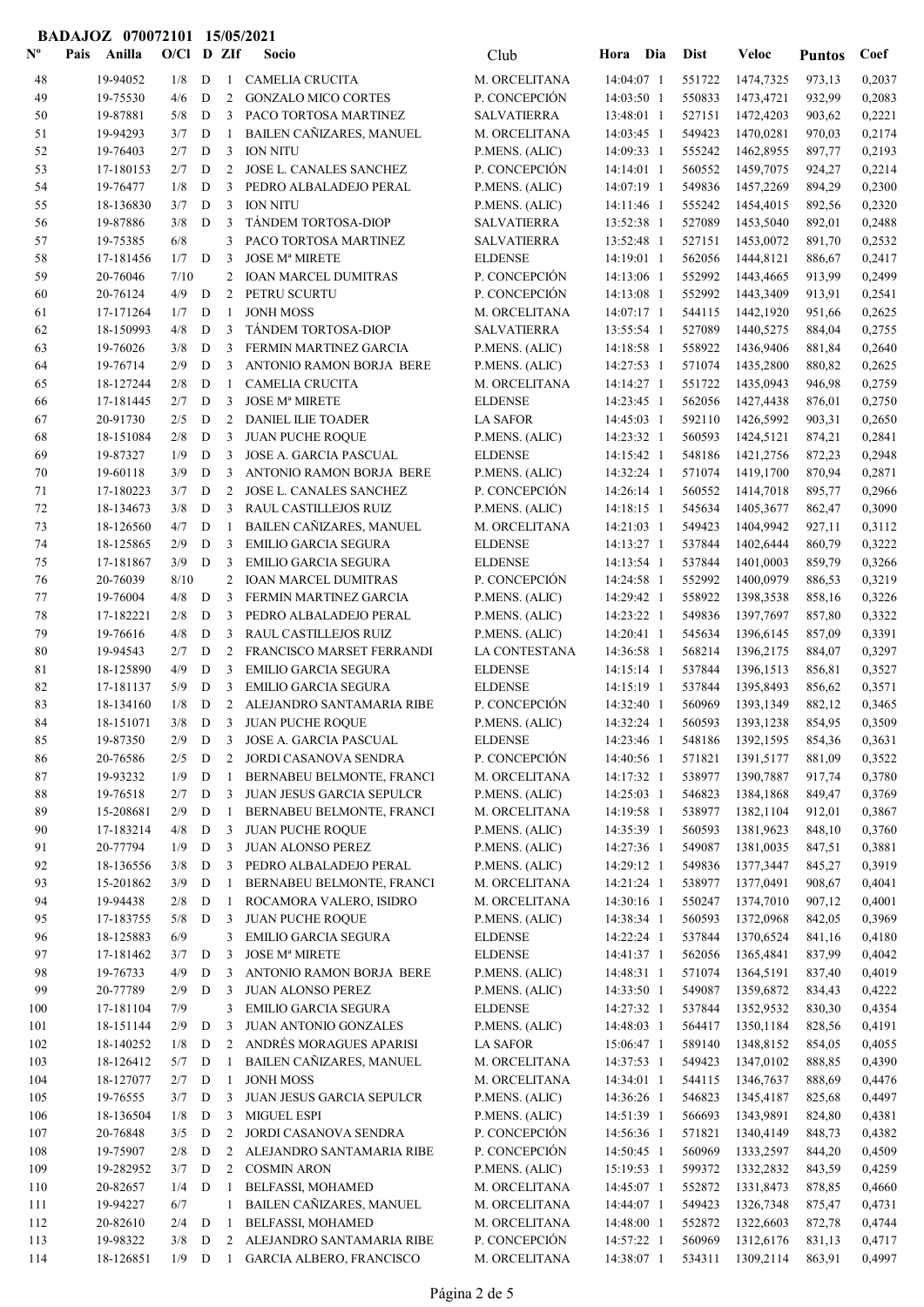|                           | BADAJOZ 070072101 15/05/2021 |                      |              |             |                |                                                |                                   |                          |                  |                             |                  |                  |
|---------------------------|------------------------------|----------------------|--------------|-------------|----------------|------------------------------------------------|-----------------------------------|--------------------------|------------------|-----------------------------|------------------|------------------|
| $\mathbf{N}^{\mathbf{o}}$ | Pais                         | Anilla               | $O/CI$ D ZIf |             |                | Socio                                          | Club                              | Hora Dia                 | <b>Dist</b>      | <b>Veloc</b>                | <b>Puntos</b>    | Coef             |
| 115                       |                              | 17-172265            | 3/7          | D           | $\mathbf{1}$   | <b>JONH MOSS</b>                               | M. ORCELITANA                     | 14:45:54 1               | 544115           | 1308,2832                   | 863,30           | 0,4950           |
| 116                       |                              | 19-94455             | 3/8          | D           | -1             | ROCAMORA VALERO, ISIDRO                        | M. ORCELITANA                     | 14:52:01 1               | 550247           | 1303,8513                   | 860,37           | 0,4937           |
| 117                       |                              | 18-134785            | 4/7          | D           | 2              | JOSE L. CANALES SANCHEZ                        | P. CONCEPCIÓN                     | 15:00:31 1               | 560552           | 1302,0448                   | 824,44           | 0,4888           |
| 118                       |                              | 20-76142             | 5/9          | D           | $\overline{2}$ | PETRU SCURTU                                   | P. CONCEPCIÓN                     | 14:57:42 1               | 552992           | 1292,9437                   | 818,68           | 0,4997           |
| 119                       |                              | 18-126788            | 4/9          | D           | 1              | BERNABEU BELMONTE, FRANCI                      | M. ORCELITANA                     | 14:50:22 1               | 538977           | 1282,1592                   | 846,06           | 0,5171           |
| 120                       |                              | 19-94433             | 4/8          | D           | 1              | ROCAMORA VALERO, ISIDRO                        | M. ORCELITANA                     | 14:59:40 1               | 550247           | 1280,6369                   | 845,05           | 0,5107           |
| 121                       |                              | 20-77246             | 1/7          | D           | 3              | <b>GABRIEL GEA SABIOTE</b>                     | P.MENS. (ALIC)                    | 15:03:20 1               | 552886           | 1275,8908                   | 783,01           | 0,5125           |
| 122                       |                              | 19-76760             | 5/8          | D           | 3              | FERMIN MARTINEZ GARCIA                         | P.MENS. (ALIC)                    | 15:09:06 1               | 558922           | 1272,8809                   | 781,16           | 0,5112           |
| 123                       |                              | 18-134589            | 4/7          | D           | 3              | JUAN JESUS GARCIA SEPULCR                      | P.MENS. (ALIC)                    | 15:01:57 1               | 546823           | 1265,9405                   | 776,90           | 0,5268           |
| 124                       |                              | 17-182803            | 2/8          | D           | 3              | <b>MIGUEL ESPI</b>                             | P.MENS. (ALIC)                    | 15:18:52 1               | 566693           | 1262,4974                   | 774,79           | 0,5124           |
| 125                       |                              | 20-83288             | 5/9          | D           | 1              | BERNABEU BELMONTE, FRANCI                      | M. ORCELITANA                     | 15:03:35 1               | 538977           | 1243,0759                   | 820,27           | 0,5431           |
| 126                       |                              | 18-127139            | 1/8          | D           | 1              | ROCAMORA ANDREU, ANTONIO                       | M. ORCELITANA                     | $15:14:03$ 1             | 551722           | 1242,4772                   | 819,87           | 0,5348           |
| 127                       |                              | 19-73242             | 1/6          | D           | 1              | <b>IULIAN DOGARU</b>                           | M. ORCELITANA                     | 15:17:46 1               | 556243           | 1242,2609                   | 819,73           | 0,5347           |
| 128                       |                              | 20-77259             | 2/7          | D           | 3              | <b>GABRIEL GEA SABIOTE</b>                     | P.MENS. (ALIC)                    | 15:15:58 1               | 552886           | 1239,7474                   | 760,82           | 0,5422           |
| 129                       |                              | 20-83274             | 6/9          |             | 1              | BERNABEU BELMONTE, FRANCI                      | M. ORCELITANA                     | 15:05:05 1               | 538977           | 1238,7903                   | 817,44           | 0,5605           |
| 130                       |                              | 17-183772            | 5/8          | D           | 3              | RAUL CASTILLEJOS RUIZ                          | P.MENS. (ALIC)                    | 15:12:47 1               | 545634           | 1232,2822                   | 756,24           | 0,5580           |
| 131                       |                              | 19-76268             | 3/7          | D           | 3              | <b>GABRIEL GEA SABIOTE</b>                     | P.MENS. (ALIC)                    | 15:20:02 1               | 552886           | 1228,5446                   | 753,95           | 0,5549           |
| 132                       |                              | 18-127057            | 4/7          | $\mathbf D$ | 1              | <b>JONH MOSS</b>                               | M. ORCELITANA                     | 15:12:59 1               | 544115           | 1228,2968                   | 810,52           | 0,5681           |
| 133                       |                              | 19-87108             | 8/10         |             | 3              | MASEGOSA-CARRIERE                              | <b>ELDENSE</b>                    | 15:23:49 1               | 555481           | 1224,0207                   | 751,17           | 0,5607           |
| 134                       |                              | 20-82436             | 2/6          | D           | 1              | <b>IULIAN DOGARU</b>                           | M. ORCELITANA                     | 15:31:49 1               | 556243           | 1204,4671                   | 794,79           | 0,5642           |
| 135                       |                              | 20-91818             | 3/5          | D           | 2              | DANIEL ILIE TOADER                             | <b>LA SAFOR</b>                   | 16:02:26 1               | 592110           | 1202,4166                   | 761,36           | 0,5340           |
| 136                       |                              | 18-151167            | 6/8          |             | 3              | FERMIN MARTINEZ GARCIA                         | P.MENS. (ALIC)                    | 15:39:30 1               | 558922           | 1190,4622                   | 730,58           | 0,5698           |
| 137                       |                              | 20-76409             | 2/8          | D           | $\overline{c}$ | FRAN VILA BENEYTO                              | P. CONCEPCIÓN                     | 15:30:07 1               | 545903           | 1186,4447                   | 751,24           | 0,5877           |
| 138                       |                              | 11-13163             | 3/8          | D           | 2<br>3         | FRAN VILA BENEYTO                              | P. CONCEPCIÓN                     | 15:34:58 1               | 545903           | 1174,0691                   | 743,41           | 0,5920           |
| 139<br>140                |                              | 20-77176             | 5/7<br>5/7   | D           | $\overline{c}$ | <b>JUAN JESUS GARCIA SEPULCR</b>               | P.MENS. (ALIC)<br>P. CONCEPCIÓN   | 15:38:21 1               | 546823<br>560552 | 1167,5520                   | 716,52           | 0,5953<br>0,5849 |
|                           |                              | 18-134246            | 5/8          | D<br>D      | 3              | JOSE L. CANALES SANCHEZ<br>TÁNDEM TORTOSA-DIOP | <b>SALVATIERRA</b>                | 15:52:04 1               | 527089           | 1162,8101                   | 736,28           | 0,6265           |
| 141                       |                              | 18-150634            | 3/4          | D           | 1              | BELFASSI, MOHAMED                              |                                   | $15:24:15$ 1             | 552872           | 1160,3500                   | 712,10           | 0,6015           |
| 142<br>143                |                              | 20-82652<br>19-99001 | 3/8          | D           | 1              | CAMELIA CRUCITA                                | M. ORCELITANA<br>M. ORCELITANA    | 15:49:14 1<br>15:49:08 1 | 551722           | 1153,6593<br>1151,4999      | 761,26<br>759,84 | 0,6070           |
| 144                       |                              | 18-125610            | 3/9          | D           | 3              | <b>JOSE A. GARCIA PASCUAL</b>                  | <b>ELDENSE</b>                    | 15:47:07 1               | 548186           | 1148,9559                   | 705,11           | 0,6152           |
| 145                       |                              | 19-76491             | 4/8          | ${\bf D}$   | 3              | PEDRO ALBALADEJO PERAL                         | P.MENS. (ALIC)                    | 15:49:09 1               | 549836           | 1147,5237                   | 704,23           | 0,6176           |
| 146                       |                              | 18-127070            | 5/7          | D           | 1              | <b>JONH MOSS</b>                               | M. ORCELITANA                     | 15:48:11 1               | 544115           | 1137,8795                   | 750,85           | 0,6284           |
| 147                       |                              | 19-76790             | 3/9          | D           | 3              | JUAN ANTONIO GONZALES                          | P.MENS. (ALIC)                    | 16:07:19 1               | 564417           | 1134,9248                   | 696,50           | 0,6099           |
| 148                       |                              | 19-75292             | 4/8          | D           | 2              | FRAN VILA BENEYTO                              | P. CONCEPCIÓN                     | 15:54:05 1               | 545903           | 1127,7046                   | 714,05           | 0,6349           |
| 149                       |                              | 19-76299             | 3/8          | D           | 3              | <b>MIGUEL ESPI</b>                             | P.MENS. (ALIC)                    | 16:12:59 1               | 566693           | 1126,6636                   | 691,43           | 0,6158           |
| 150                       |                              | 20-92707             | 3/9          | D           | $\mathfrak{Z}$ | <b>JUAN ALONSO PEREZ</b>                       | P.MENS. (ALIC)                    | 16:01:22 1               | 549087           | 1117,4690                   | 685,78           | 0,6398           |
| 151                       |                              | 19-75581             | 4/8          | D           | $\overline{2}$ | ALEJANDRO SANTAMARIA RIBE                      | P. CONCEPCIÓN                     |                          |                  | 16:21:38 1 560969 1096,4278 | 694,24           | 0,6304           |
| 152                       |                              | 18-127188            | 4/8          | D           | 1              | CAMELIA CRUCITA                                | M. ORCELITANA                     | 16:20:37 1               | 551722           | 1080,5014                   | 712,99           | 0,6452           |
| 153                       |                              | 15-197862            | 4/5          | $\mathbf D$ | $\overline{2}$ | JORDI CASANOVA SENDRA                          | P. CONCEPCIÓN                     | 16:42:51 1               | 571821           | 1073,1369                   | 679,50           | 0,6266           |
| 154                       |                              | 19-96089             | 5/8          | D           | 2              | FRAN VILA BENEYTO                              | P. CONCEPCIÓN                     | 16:20:00 1               | 545903           | 1070,3980                   | 677,76           | 0,6607           |
| 155                       |                              | 20-89395             | 4/7          | D           | 3              | <b>JOSE Mª MIRETE</b>                          | <b>ELDENSE</b>                    | $16:35:17$ 1             | 562056           | 1070,0054                   | 656,65           | 0,6458           |
| 156                       |                              | 19-75676             | 6/7          |             | 2              | JOSE L. CANALES SANCHEZ                        | P. CONCEPCIÓN                     | 16:34:52 1               | 560552           | 1067,9893                   | 676,24           | 0,6517           |
| 157                       |                              | 17-179161            | 9/10         |             | 2              | <b>IOAN MARCEL DUMITRAS</b>                    | P. CONCEPCIÓN                     | 16:27:57 1               | 552992           | 1067,6552                   | 676,03           | 0,6649           |
| 158                       |                              | 20-77152             | 6/7          |             | 3              | <b>JUAN JESUS GARCIA SEPULCR</b>               | P.MENS. (ALIC)                    | 16:22:19 1               | 546823           | 1067,3535                   | 655,03           | 0,6767           |
| 159                       |                              | 19-94434             | 5/8          | D           | 1              | ROCAMORA VALERO, ISIDRO                        | M. ORCELITANA                     | 16:26:32 1               | 550247           | 1065,2691                   | 702,94           | 0,6767           |
| 160                       |                              | 20-77797             | 4/9          | D           | 3              | <b>JUAN ALONSO PEREZ</b>                       | P.MENS. (ALIC)                    | 16:28:28 1               | 549087           | 1059,0594                   | 649,94           | 0,6824           |
| 161                       |                              | 18-126307            | 1/6          | D           | 1              | <b>FILOMENO MURCIA</b>                         | M. ORCELITANA                     | 16:22:38 1               | 537673           | 1048,8452                   | 692,10           | 0,7013           |
| 162                       |                              | 19-76597             | 6/8          |             | 3              | RAUL CASTILLEJOS RUIZ                          | P.MENS. (ALIC)                    | 16:31:45 1               | 545634           | 1045,7767                   | 641,79           | 0,6953           |
| 163                       |                              | 18-151090            | 6/8          |             | 3              | <b>JUAN PUCHE ROQUE</b>                        | P.MENS. (ALIC)                    | 16:53:17 1               | 560593           | 1031,8612                   | 633,25           | 0,6809           |
| 164                       |                              | 18-151087            | 7/8          |             | 3              | JUAN PUCHE ROQUE                               | P.MENS. (ALIC)                    | 16:54:59 1               | 560593           | 1028,6425                   | 631,27           | 0,6851           |
| 165                       |                              | 18-120320            | $4/7$ D      |             | 3              | <b>ION NITU</b>                                | P.MENS. (ALIC)                    | 16:50:12 1               | 555242           | 1027,8452                   | 630,78           | 0,6959           |
| 166                       |                              | 16-198775            | 10/10        |             | 2              | <b>IOAN MARCEL DUMITRAS</b>                    | P. CONCEPCIÓN                     | 16:49:51 1               | 552992           | 1024,3438                   | 648,60           | 0,7030           |
| 167                       |                              | 16-198789            | 5/8          | D           | 2              | ALEJANDRO SANTAMARIA RIBE                      | P. CONCEPCIÓN                     | 16:59:46 1               | 560969           | 1020,3765                   | 646,09           | 0,6972           |
| 168                       |                              | 20-76417             | 6/8          |             | 2              | FRAN VILA BENEYTO                              | P. CONCEPCIÓN                     | 16:52:44 1               | 545903           | 1005,8402                   | 636,88           | 0,7207           |
| 169                       |                              | 20-87967             | 2/9          | D           | 3              | ANTONIO BRAVO NAVARRO                          | <b>SALVATIERRA</b>                | 16:39:07 1               | 532082           | 1005,6043                   | 617,13           | 0,7438           |
| 170                       |                              | 18-136515            | 4/8          | D           | 3              | MIGUEL ESPI                                    | P.MENS. (ALIC)                    | 17:14:14 1               | 566693           | 1004,3593                   | 616,37           | 0,7025           |
| 171                       |                              | 20-91764             | 4/5          | D           | 2<br>3         | DANIEL ILIE TOADER<br><b>JOSE Mª MIRETE</b>    | <b>LA SAFOR</b><br><b>ELDENSE</b> | 17:41:05 1               | 592110<br>562056 | 1001,7369<br>996,5237       | 634,29           | 0,6763<br>0,7167 |
| 172                       |                              | 19-87441             | 5/7          | D           |                |                                                |                                   | $17:14:01$ 1             |                  |                             | 611,56           |                  |
| 173<br>174                |                              | 20-92703<br>20-82567 | 5/9<br>6/8   | D           | 3<br>1         | JUAN ALONSO PEREZ<br>ROCAMORA VALERO, ISIDRO   | P.MENS. (ALIC)<br>M. ORCELITANA   | 17:06:16 1<br>17:13:59 1 | 549087<br>550247 | 987,0931<br>975,6441        | 605,77<br>643,80 | 0,7379<br>0,7406 |
| 175                       |                              | 20-89424             | 4/9          | D           | 3              | JOSE A. GARCIA PASCUAL                         | <b>ELDENSE</b>                    | 17:12:36 1               | 548186           | 974,3797                    | 597,97           | 0,7476           |
| 176                       |                              | 19-87874             | 6/8          |             | 3              | TÁNDEM TORTOSA-DIOP                            | SALVATIERRA                       | 16:52:00 1               | 527089           | 972,4889                    | 596,81           | 0,7820           |
| 177                       |                              | 17-171709            | 2/9          | D           | 1              | <b>GARCIA ALBERO, FRANCISCO</b>                | M. ORCELITANA                     | 16:59:39 1               | 534311           | 972,0932                    | 641,45           | 0,7758           |
| 178                       |                              | 18-127167            | 2/8          | ${\bf D}$   | 1              | ROCAMORA ANDREU, ANTONIO                       | M. ORCELITANA                     | 17:20:52 1               | 551722           | 966,4639                    | 637,74           | 0,7556           |
| 179                       |                              | 20-77795             | 6/9          |             | 3              | <b>JUAN ALONSO PEREZ</b>                       | P.MENS. (ALIC)                    | 17:21:24 1               | 549087           | 960,9503                    | 589,73           | 0,7635           |
| 180                       |                              | 17-7339939           | 5/9          | D           | 3              | JOSE A. GARCIA PASCUAL                         | <b>ELDENSE</b>                    | 17:23:00 1               | 548186           | 956,6946                    | 587,12           | 0,7690           |
| 181                       |                              | 18-134159            | 6/8          |             |                | 2 ALEJANDRO SANTAMARIA RIBE                    | P. CONCEPCIÓN                     | 17:41:58 1               | 560969           | 947,6361                    | 600,03           | 0,7556           |
|                           |                              |                      |              |             |                |                                                |                                   |                          |                  |                             |                  |                  |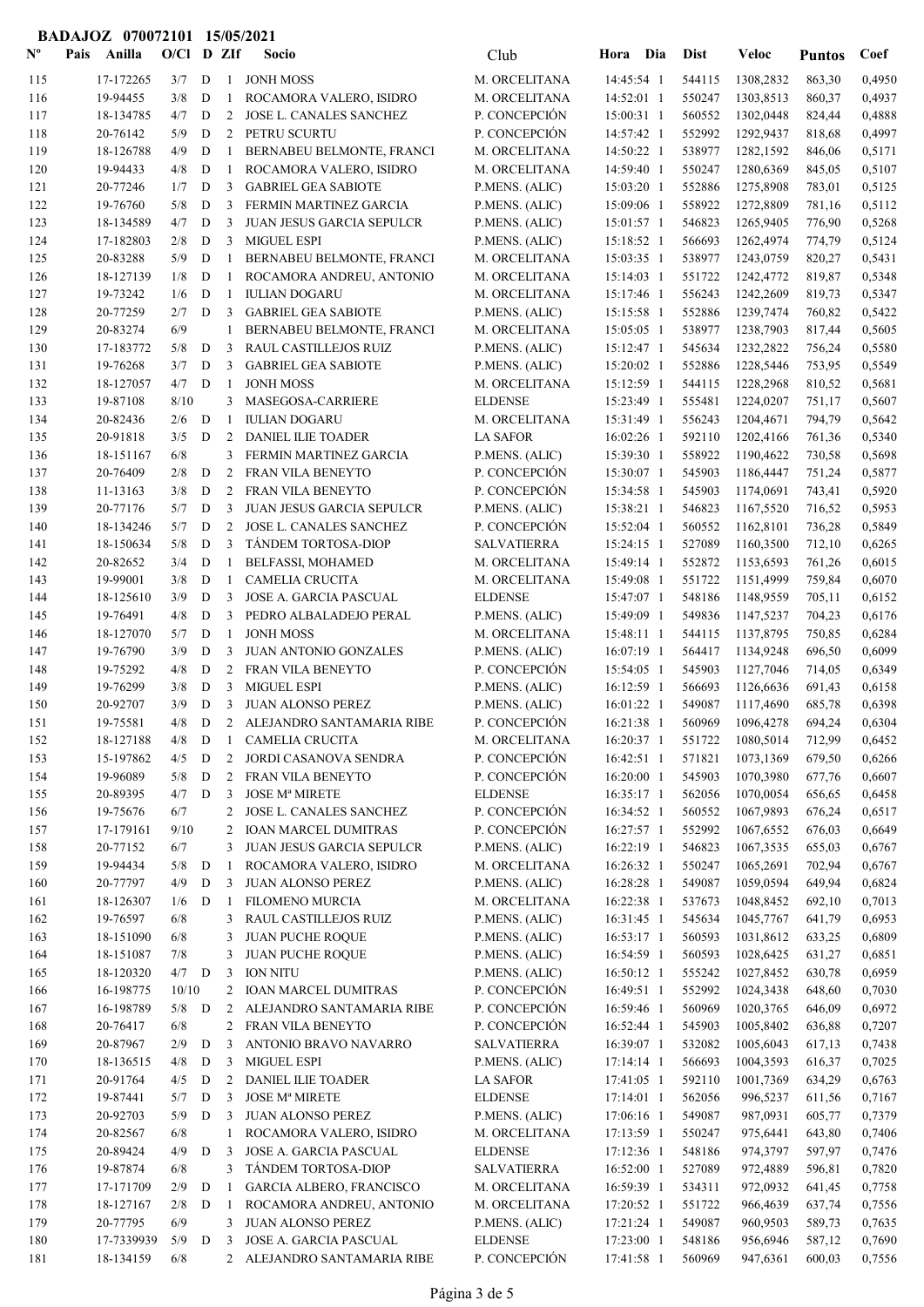|                           | BADAJOZ 070072101 15/05/2021 |                      |            |             |              |                                                              |                                 |                          |                   |                      |                  |                  |
|---------------------------|------------------------------|----------------------|------------|-------------|--------------|--------------------------------------------------------------|---------------------------------|--------------------------|-------------------|----------------------|------------------|------------------|
| $\mathbf{N}^{\mathbf{o}}$ | Pais                         | Anilla               | O/Cl D ZIf |             |              | <b>Socio</b>                                                 | Club                            | Hora Dia                 | <b>Dist</b>       | <b>Veloc</b>         | <b>Puntos</b>    | Coef             |
| 182                       |                              | 20-76526             | 5/5        | D           | 2            | JORDI CASANOVA SENDRA                                        | P. CONCEPCIÓN                   | 18:07:35 1               | 571821            | 925,9010             | 586,27           | 0,7454           |
| 183                       |                              | 19-87345             | 6/9        |             | 3            | <b>JOSE A. GARCIA PASCUAL</b>                                | <b>ELDENSE</b>                  | 17:44:06 1               | 548186            | 922,7167             | 566,26           | 0,7818           |
| 184                       |                              | 20-89422             | 7/9        |             | 3            | <b>JOSE A. GARCIA PASCUAL</b>                                | <b>ELDENSE</b>                  | 17:46:50 1               | 548186            | 918,4909             | 563,67           | 0,7861           |
| 185                       |                              | 19-94550             | 3/7        | D           | 2            | FRANCISCO MARSET FERRANDI                                    | LA CONTESTANA                   | 18:09:40 1               | 568214            | 916,9672             | 580,61           | 0,7625           |
| 186                       |                              | 19-87120             | 9/10       |             | 3            | MASEGOSA-CARRIERE                                            | <b>ELDENSE</b>                  | 17:56:35 1               | 555481            | 915,7538             | 561,99           | 0,7842           |
| 187                       |                              | 20-82484             | $3/6$ D    |             | -1           | <b>IULIAN DOGARU</b>                                         | M. ORCELITANA                   | 17:59:06 1               | 556243            | 913,2211             | 602,61           | 0,7873           |
| 188                       |                              | 19-76248             | 4/7        | D           | 3            | <b>GABRIEL GEA SABIOTE</b>                                   | P.MENS. (ALIC)                  | 17:56:00 1               | 552886            | 912,3531             | 559,90           | 0,7963           |
| 189                       |                              | 19-93559             | 2/6        | D           | $\mathbf{1}$ | <b>FILOMENO MURCIA</b>                                       | M. ORCELITANA                   | 17:47:51 1               | 537673            | 899,3443             | 593,45           | 0,8232           |
| 190                       |                              | 18-136527            | 5/8        | D           | 3            | <b>MIGUEL ESPI</b>                                           | P.MENS. (ALIC)                  | 18:22:15 1               | 566693            | 896,3116             | 550,06           | 0,7852           |
| 191                       |                              | 18-151929            | 3/9        | D           | 3            | ANTONIO BRAVO NAVARRO                                        | <b>SALVATIERRA</b>              | 17:49:35 1               | 532082            | 887,4196             | 544,60           | 0,8407           |
| 192                       |                              | 20-89375             | 7/9        |             | 3            | <b>JUAN ALONSO PEREZ</b>                                     | P.MENS. (ALIC)                  | 18:09:12 1               | 549087            | 886,7684             | 544,20           | 0,8189           |
| 193                       |                              | 20-77479             | 4/7        | D           | 2            | <b>COSMIN ARON</b>                                           | P.MENS. (ALIC)                  | 19:08:32 1               | 599372            | 883,3346             | 559,32           | 0,7541           |
| 194                       |                              | 18-150982            | 5/9        | D           | 3            | ANTONIO RAMON BORJA BERE                                     | P.MENS. (ALIC)                  | 18:43:51 1               | 571074            | 873,4022             | 536,00           | 0,7956           |
| 195                       |                              | 19-114467            | 1/5        | D           | -1           | LOZANO COLOMINA, ANTONIO                                     | M. ORCELITANA                   | 17:59:15 1               | 532113            | 873,3902             | 576,32           | 0,8582           |
| 196                       |                              | 19-98932             | 5/7        | D           | 3            | <b>ION NITU</b>                                              | P.MENS. (ALIC)                  | 18:25:53 1               | 555242            | 873,1822             | 535,86           | 0,8267           |
| 197                       |                              | 18-125341            | 10/10      |             | 3            | MASEGOSA-CARRIERE                                            | <b>ELDENSE</b>                  | 18:29:10 1               | 555481            | 869,0707             | 533,34           | 0,8306           |
| 198                       |                              | 17-178971            | 4/7        | D           | 2            | FRANCISCO MARSET FERRANDI                                    | LA CONTESTANA                   | 18:47:21 1               | 568214            | 864,4010             | 547,33           | 0,8161           |
| 199                       |                              | 18-126880            | 7/8        |             | 1            | ROCAMORA VALERO, ISIDRO                                      | M. ORCELITANA                   | 18:29:56 1               | 550247            | 859,8505             | 567,39           | 0,8470           |
| 200                       |                              | 19-97883             | 4/9        | D           | 3            | <b>JUAN ANTONIO GONZALES</b>                                 | P.MENS. (ALIC)                  | 18:51:13 1               | 564417            | 853,6037             | 523,85           | 0,8299           |
| 201                       |                              | 19-99110<br>19-75514 | 2/5<br>5/6 | D<br>D      | 1<br>2       | LOZANO COLOMINA, ANTONIO                                     | M. ORCELITANA<br>P. CONCEPCIÓN  | 18:15:46 1<br>18:37:59 1 | 532113<br>550833  | 850,3377<br>850,0728 | 561,11           | 0,8846<br>0,8588 |
| 202<br>203                |                              | 19-75518             | 6/6        |             | 2            | <b>GONZALO MICO CORTES</b><br><b>GONZALO MICO CORTES</b>     | P. CONCEPCIÓN                   | 18:38:59 1               | 550833            | 848,7629             | 538,25<br>537,42 | 0,8631           |
| 204                       |                              | 20-77491             | 5/7        | D           | 2            | <b>COSMIN ARON</b>                                           | P.MENS. (ALIC)                  | 19:37:14 1               | 599372            | 847,4883             | 536,62           | 0,7971           |
| 205                       |                              | 19-76476             | 5/8        | D           | 3            | PEDRO ALBALADEJO PERAL                                       | P.MENS. (ALIC)                  | 18:40:51 1               | 549836            | 844,7968             | 518,44           | 0,8732           |
| 206                       |                              | 19-75103             | 6/9        |             | 2            | PETRU SCURTU                                                 | P. CONCEPCIÓN                   | 18:50:08 1               | 552992            | 837,6974             | 530,42           | 0,8724           |
| 207                       |                              | 17-183234            | 7/8        |             | 3            | RAUL CASTILLEJOS RUIZ                                        | P.MENS. (ALIC)                  | 18:46:47 1               | 545634            | 830,7671             | 509,83           | 0,8885           |
| 208                       |                              | 18-136856            | 6/7        |             | 3            | <b>ION NITU</b>                                              | P.MENS. (ALIC)                  | 18:59:18 1               | 555242            | 829,5861             | 509,11           | 0,8773           |
| 209                       |                              | 15-201235            | 2/8        | D           | 2            | ANDRÉS MORAGUES APARISI                                      | <b>LA SAFOR</b>                 | 19:56:31 1               | 589140            | 810,9105             | 513,46           | 0,8308           |
| 210                       |                              | 19-93916             | 3/9        | D           | -1           | GARCIA ALBERO, FRANCISCO                                     | M. ORCELITANA                   | 18:53:05 1               | 534311            | 805,7977             | 531,72           | 0,9204           |
| 211                       |                              | 18-136503            | 6/8        |             | 3            | <b>MIGUEL ESPI</b>                                           | P.MENS. (ALIC)                  | 19:35:48 1               | 566693            | 802,9088             | 492,74           | 0,8720           |
| 212                       |                              | 18-125671            | 8/9        |             | 3            | <b>JOSE A. GARCIA PASCUAL</b>                                | <b>ELDENSE</b>                  | 19:18:28 1               | 548186            | 796,2419             | 488,65           | 0,9057           |
| 213                       |                              | 19-75291             | 7/8        |             | 2            | FRAN VILA BENEYTO                                            | P. CONCEPCIÓN                   | 19:23:01 1               | 545903            | 787,7199             | 498,77           | 0,9138           |
| 214                       |                              | 18-151767            | 4/9        | D           | -1           | GARCIA ALBERO, FRANCISCO                                     | M. ORCELITANA                   | 19:10:30 1               | 534311            | 785,1741             | 518,11           | 0,9380           |
| 215                       |                              | 19-114427            | 3/5        | D           | 1            | LOZANO COLOMINA, ANTONIO                                     | M. ORCELITANA                   | 19:14:19 1               | 532113            | 777,5830             | 513,10           | 0,9463           |
| 216                       |                              | 19-94045             | 5/8        | D           | 1            | <b>CAMELIA CRUCITA</b>                                       | M. ORCELITANA                   | 19:39:43 1               | 551722            | 777,3835             | 512,97           | 0,9169           |
| 217                       |                              | 19-94080             | 3/8        | D           |              | 1 ROCAMORA ANDREU, ANTONIO                                   | M. ORCELITANA                   | 19:39:51 1               | 551722            | 777,2374             | 512,87           | 0,9211           |
| 218                       |                              | 18-143983            |            |             |              | 1/1 D 2 JESUS PEREZ HERNANDEZ                                | LA CONTESTANA                   |                          | 20:07:57 1 569446 | 771,6593 488,60      |                  | 0,8966           |
| 219                       |                              | 19-87675             | 8/8        |             | 2            | FRAN VILA BENEYTO                                            | P. CONCEPCIÓN                   | 19:40:24 1               | 545903            | 768,4445             | 486,57           | 0,9395           |
| 220                       |                              | 19-93941             | 5/9        | $\mathbf D$ | $\mathbf{1}$ | <b>GARCIA ALBERO, FRANCISCO</b><br>BERNABEU BELMONTE, FRANCI | M. ORCELITANA                   | 19:26:50 1               | 534311            | 766,7702             | 505,97           | 0,9643           |
| 221<br>222                |                              | 20-83313<br>19-76259 | 7/9<br>5/7 | ${\bf D}$   | 1<br>3       | <b>GABRIEL GEA SABIOTE</b>                                   | M. ORCELITANA<br>P.MENS. (ALIC) | 19:33:06 1<br>19:53:04 1 | 538977<br>552886  | 766,5723<br>764,6404 | 505,84<br>469,25 | 0,9603<br>0,9403 |
| 223                       |                              | 19-94117             | 4/8        | $\mathbf D$ | 1            | ROCAMORA ANDREU, ANTONIO                                     | M. ORCELITANA                   | 19:52:42 1               | 551722            | 763,4177             | 503,75           | 0,9466           |
| 224                       |                              | 19-76062             | $8/8$      |             | 3            | RAUL CASTILLEJOS RUIZ                                        | P.MENS. (ALIC)                  | 19:49:39 1               | 545634            | 758,1936             | 465,30           | 0,9614           |
| 225                       |                              | 20-82662             | 4/4        | D           | 1            | BELFASSI, MOHAMED                                            | M. ORCELITANA                   | 20:14:06 1               | 552872            | 743,0077             | 490,29           | 0,9531           |
| 226                       |                              | 19-87431             | 6/7        |             | 3            | <b>JOSE Mª MIRETE</b>                                        | <b>ELDENSE</b>                  | 20:26:51 1               | 562056            | 742,6254             | 455,74           | 0,9417           |
| 227                       |                              | 19-98330             | 7/8        |             | 2            | ALEJANDRO SANTAMARIA RIBE                                    | P. CONCEPCIÓN                   | 20:35:38 1               | 560969            | 732,6862             | 463,93           | 0,9477           |
| 228                       |                              | 18-126847            | 6/9        |             | 1            | GARCIA ALBERO, FRANCISCO                                     | M. ORCELITANA                   | 20:03:00 1               | 534311            | 728,9372             | 481,00           | 0,9993           |
| 229                       |                              | 19-94037             | 5/8        | D           | -1           | ROCAMORA ANDREU, ANTONIO                                     | M. ORCELITANA                   | 20:27:56 1               | 551722            | 727,9295             | 480,34           | 0,9720           |
| 230                       |                              | 19-97829             | 7/7        |             | 3            | <b>ION NITU</b>                                              | P.MENS. (ALIC)                  | 20:35:17 1               | 555242            | 725,5378             | 445,26           | 0,9701           |
| 231                       |                              | 18-126234            | 1/1        | D           | -1           | FERNANDO MASIP MOYA                                          | M. ORCELITANA                   | 20:08:42 1               | 532350            | 720,6579             | 475,54           | 1,0162           |
| 232                       |                              | 20-77242             | 6/7        |             | 3            | <b>GABRIEL GEA SABIOTE</b>                                   | P.MENS. (ALIC)                  | 20:40:55 1               | 552886            | 717,1800             | 440,13           | 0,9827           |
| 233                       |                              | 19-76543             | 7/7        |             | 3            | JUAN JESUS GARCIA SEPULCR                                    | P.MENS. (ALIC)                  | 20:46:50 1               | 546823            | 703,9129             | 431,98           | 0,9979           |
| 234                       |                              | 19-93672             | 6/7        |             | 1            | <b>JONH MOSS</b>                                             | M. ORCELITANA                   | 20:48:34 1               | 544115            | 698,8676             | 461,16           | 1,0072           |
| 235                       |                              | 19-93926             | 7/9        |             | 1            | GARCIA ALBERO, FRANCISCO                                     | M. ORCELITANA                   | 20:36:45 1               | 534311            | 696,8516             | 459,83           | 1,0300           |
| 236                       |                              | 16-192778            | 7/7        |             | 1            | BAILEN CAÑIZARES, MANUEL                                     | M. ORCELITANA                   | 20:59:42 1               | 549423            | 695,7364             | 459,09           | 1,0060           |
| 237                       |                              | 18-127894            | 6/7        |             | 2            | <b>COSMIN ARON</b>                                           | P.MENS. (ALIC)                  | $07:14:54$ 2             | 599372            | 635,6687             | 430,34           | 0,9260           |
| 238                       |                              | 16-190365            | 3/8        | D           | 2            | ANDRÉS MORAGUES APARISI                                      | <b>LA SAFOR</b>                 | 07:15:56 2               | 589140            | 624,1331             | 422,49           | 0,9461           |
| 239                       |                              | 19-97896             | 5/9        | D           | 3            | JUAN ANTONIO GONZALES                                        | P.MENS. (ALIC)                  | 06:50:00 2               | 564417            | 614,8333             | 404,17           | 0,9917           |
| 240                       |                              | 19-75919             | $8/8$      |             | 2<br>2       | ALEJANDRO SANTAMARIA RIBE                                    | P. CONCEPCIÓN<br>P. CONCEPCIÓN  | 06:49:00 2               | 560969<br>558581  | 611,7437             | 414,95           | 1,0019           |
| 241<br>242                |                              | 20-76282<br>19-75540 | 3/6<br>4/6 | D<br>D      | 2            | RUBEN SOLER ALBERO<br>RUBEN SOLER ALBERO                     | P. CONCEPCIÓN                   | 06:49:00 2<br>06:49:00 2 | 558581            | 609,1396<br>609,1396 | 413,18<br>413,18 | 1,0104<br>1,0146 |
| 243                       |                              | 20-76185             | 2/6        | $\mathbf D$ | 2            | RUBEN SOLER ALBERO                                           | P. CONCEPCIÓN                   | 06:49:00 2               | 558581            | 609,1396             | 413,18           | 1,0188           |
| 244                       |                              | 19-84329             | 4/8        | $\mathbf D$ | 2            | ANDRÉS MORAGUES APARISI                                      | <b>LA SAFOR</b>                 | $07:45:10$ 2             | 589140            | 605,3845             | 408,95           | 0,9699           |
| 245                       |                              | 17-182724            | 6/8        |             | 3            | PEDRO ALBALADEJO PERAL                                       | P.MENS. (ALIC)                  | 06:50:00 2               | 549836            | 598,9499             | 393,73           | 1,0435           |
| 246                       |                              | 18-136768            | 6/9        |             | 3            | ANTONIO RAMON BORJA BERE                                     | P.MENS. (ALIC)                  | 07:35:15 2               | 571074            | 592,8617             | 388,43           | 1,0088           |
| 247                       |                              | 19-76683             | 7/7        |             | 2            | <b>COSMIN ARON</b>                                           | P.MENS. (ALIC)                  | 08:35:55 2               | 599372            | 585,3719             | 394,13           | 0,9651           |
| 248                       |                              | 19-94471             | $8/8$      |             |              | ROCAMORA VALERO, ISIDRO                                      | M. ORCELITANA                   | 07:15:11 2               | 550247            | 583,3935             | 411,58           | 1,0555           |